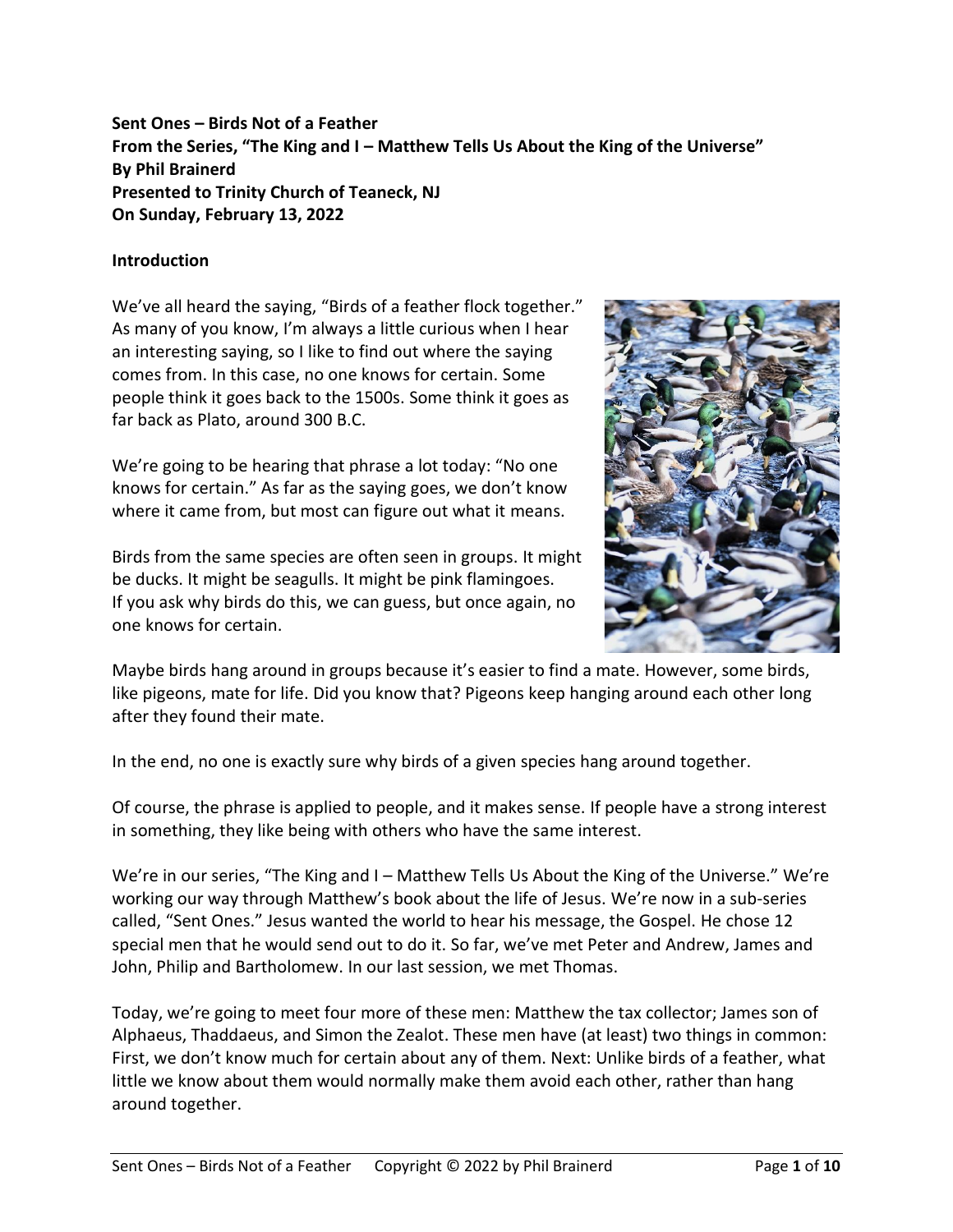Today, our message has the title: Birds NOT of a feather. Let's try to meet these men.

## **I. Matthew**

We'll start with Matthew. Before we start, surely someone will jump in and say, "Wait a minute! You said we don't know much about these men. Isn't our series called, 'The King and I – MATTHEW tells us about the King of the Universe.' Whenever you start a message in this series, you mention that we're working our way through MATTHEW'S book. So, what gives? The man has written one of the books of the Bible. Surely we know a lot about him?"

That all sounds very reasonable, but it would be wrong. It is true that Matthew wrote a whole book of the Bible. *However, in that book, he talks very little about himself.* There is something we can guess based on that:

#### **Matthew was Humble**

Matthew appears to have been a very humble man. We don't know for certain, but it seems Matthew was a man who cared much more about Jesus and his story than he cared about himself.

We all know people who take selfies, right? If those people run into a famous person, they make sure they get a picture that includes themselves along with the celebrity. Then they share it with all their friends.

Or, maybe we should use journalists as an example. We've all seen news shows where a reporter interviews a famous person. The famous person sits on one side. The interviewer sits on the other. The camera constantly goes back and forth between the famous person and the interviewer. When you watch these things, you're left with the distinct impression that the interviewer thinks of themself as very important.

Not so with Matthew. Matthew is content to stay in the background most of the time. He wants to make Jesus and his story stand out.

Question: What made Matthew so humble? Again, we don't know for certain, but let's see if we can get an idea. We spent a whole message on Matthew earlier, so we don't have to hit everything again. You can review by reading Matthew chapter 9.

Let's just hit the highlights.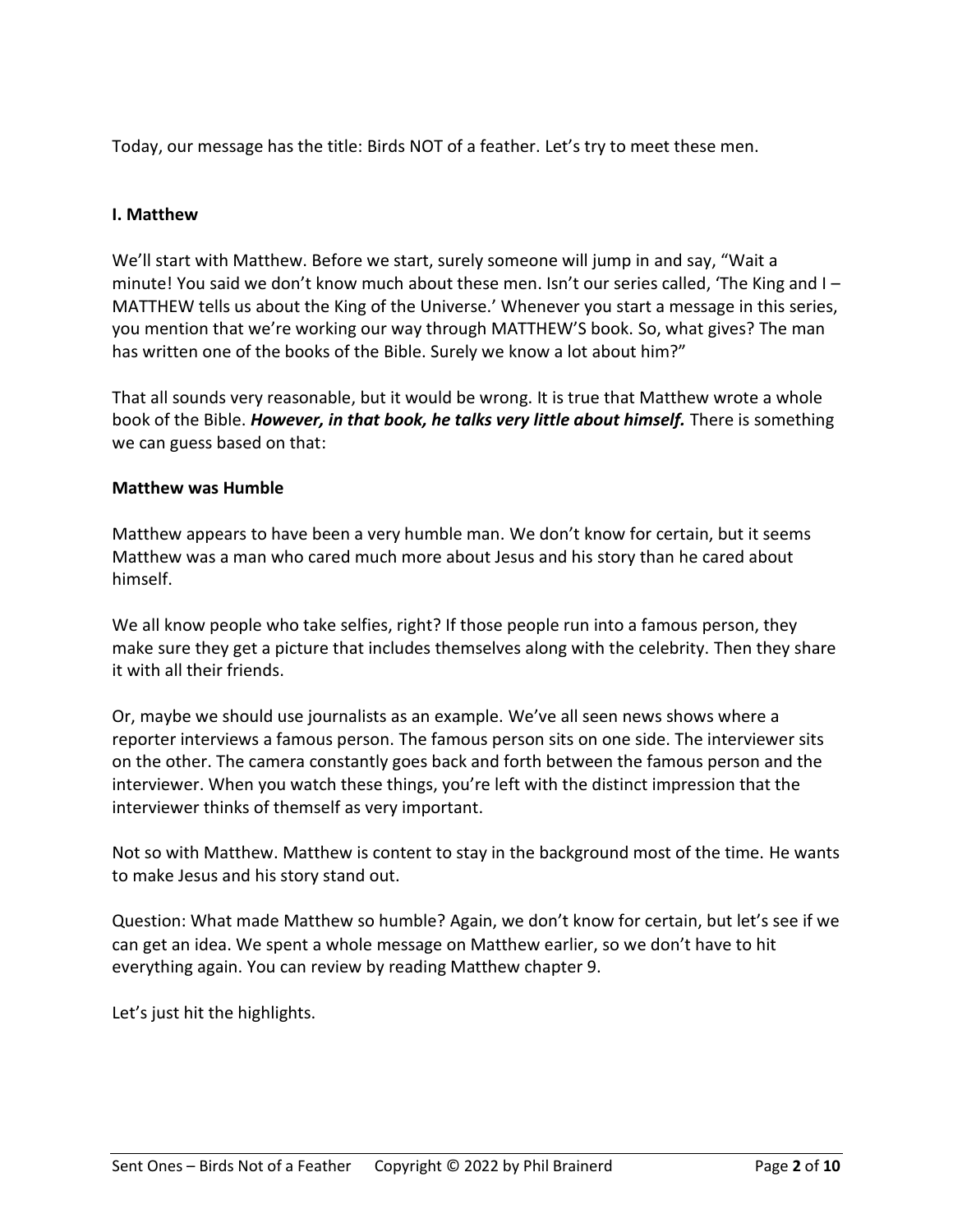### **Matthew immediately followed Jesus.**

Jesus called Matthew to follow him. Matthew immediately followed Jesus, even though it meant leaving a lucrative job. Matthew didn't have to think, didn't have to consider. When Jesus called, he immediately followed. And he followed at great cost. His job paid a lot of money, and there were surely others in line happy to fill his position. Once Matthew left, there was no going back. Matthew understood who Jesus was and what Jesus was offering him.

## **Matthew was an inviter.**

After leaving everything to follow Jesus, Matthew threw a party and invited all his friends. It appears that he shared a quality with Andrew and Philip. When Andrew was called, he immediately found his brother Peter and invited him. When Philip was called, he immediately went and found his good friend Bartholomew. These men all understood who Jesus was. And they understood what a rare privilege it was to have Jesus walking in their midst. What else could they do but invite people who they cared about?

It was the same for Matthew. He was an inviter, much like Andrew and Philip. He wasn't content to just meet Jesus and run. He invited his friends so they could meet Jesus, too.

#### **Matthew was a tax collector.**

Finally, Matthew was a tax collector. We've learned a lot about that crowd in our study of Matthew's book. Tax collectors were despised. When the Romans conquered a nation, they would hire local people to collect taxes. In ancient Israel, the people who did this were considered to be the lowest of the low. They were considered even lower than the Romans who occupied their country, because they helped the Romans hurt the Jewish people - And they did so because they were paid well to do it.

One of the most respected books of ancient Israel is called the Talmud. Here is what it says about this group: "It is righteous to lie to and deceive a tax collector." Tax collectors were not allowed to enter the temple, or even a synagogue.

So, here's an interesting thought: Writing history is a wonderful privilege. People remember what happened at any given time and any given place based on what people wrote about it. So, sometimes, it's tempting for someone who writes a history book to include facts about themselves that make them look good. They include their accomplishments. They leave out their failures.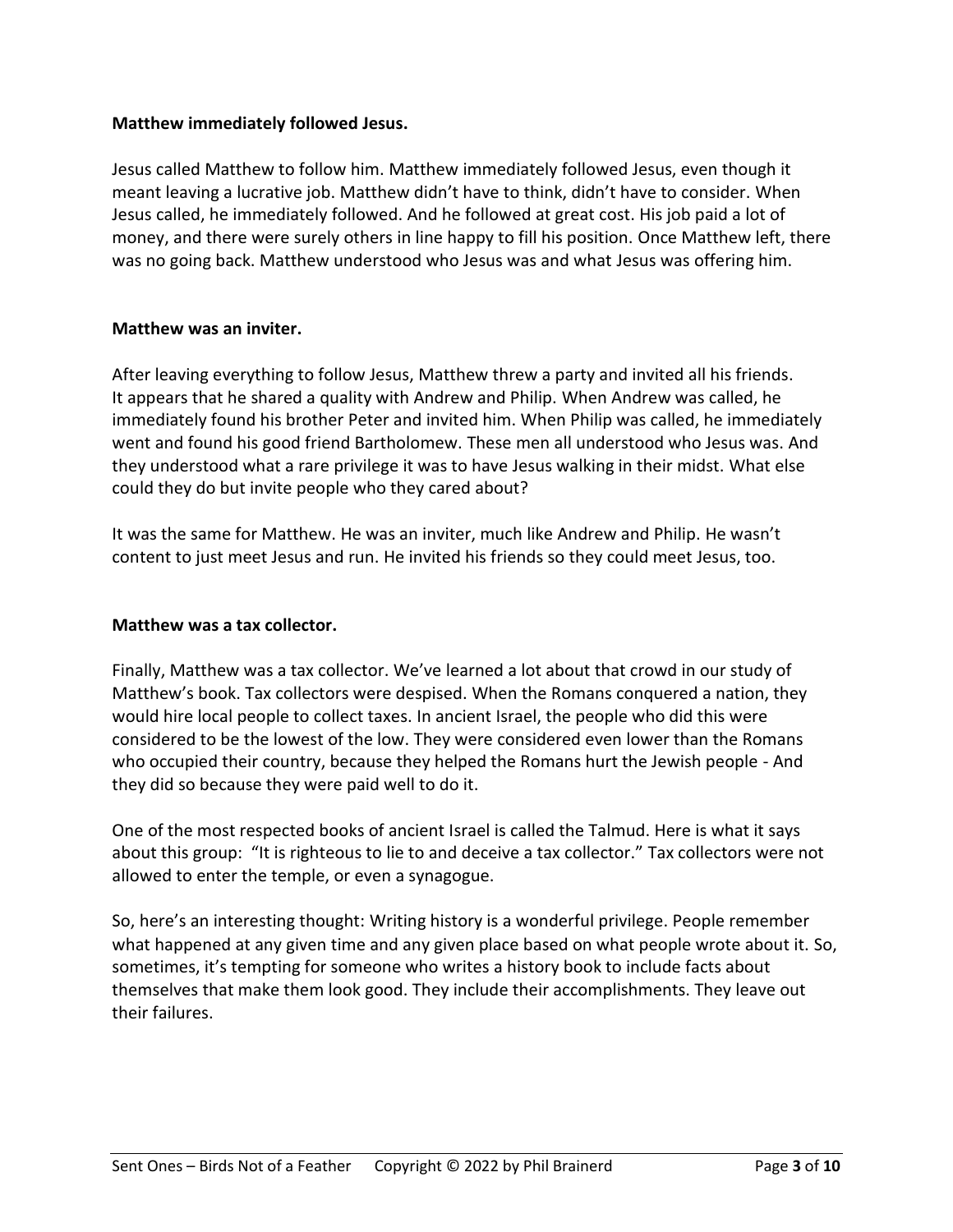If Matthew is the one writing a history of the life of Jesus, don't you think it would be tempting to do just that?

- Include things that he did well.
- Leave out things that weren't so complimentary.

If nothing else, when Matthew recorded his name, wouldn't it be tempting to leave out the part about being a traitor to his nation? But, Matthew does just the opposite. He highlighted his failures. We don't know much about Matthew for certain. Here's all we know, based on what he's told us: He was a terrible, terrible person. He was selfish. He was a traitor. But Jesus forgave him and called him to his side to be one of his closest followers - One of his "sent ones." That made him want to follow Jesus at any cost. That made him invite all his friends.

That's humility. Matthew is saying, "I want to be small - I want Jesus and his love to be big."

This is a man who understood grace. He understood what it means to be forgiven a great deal. When you're forgiven for a great deal, it creates humility.

We don't know much about Matthew with certainty. He could have spent time in his history book talking about his accomplishments. Instead, he talked about Jesus and his accomplishments. The only thing Matthew wanted people to know about him was the fact that he was a terrible person who was forgiven by Jesus.

Even though we don't know a lot about Matthew, he relates to many of us. He's everyone who failed. He's everyone who chose to hurt others instead of helping them. He's everyone who chose sin over righteousness. He's everyone who chose evil over good. *He's everyone who did all those things, and then met Jesus.*

Have you met Jesus? Let us tell you how. There's some important information at the end of this article. Jesus can forgive any wrong you have ever done, no matter how large.

Have you met Jesus, but somehow, you've developed the bad habit of talking about yourself instead of him? Jesus can forgive that, too.

So, we've learned some things about Matthew.

#### **II. James Son of Alphaeus**

Let's move on to James, Son of Alphaeus. What do we know about him?

First, if you look at the list of apostles, or "sent ones", there are two men named James. There is James, the son of Zebedee and the brother of John. And there is James, the son of Alphaeus.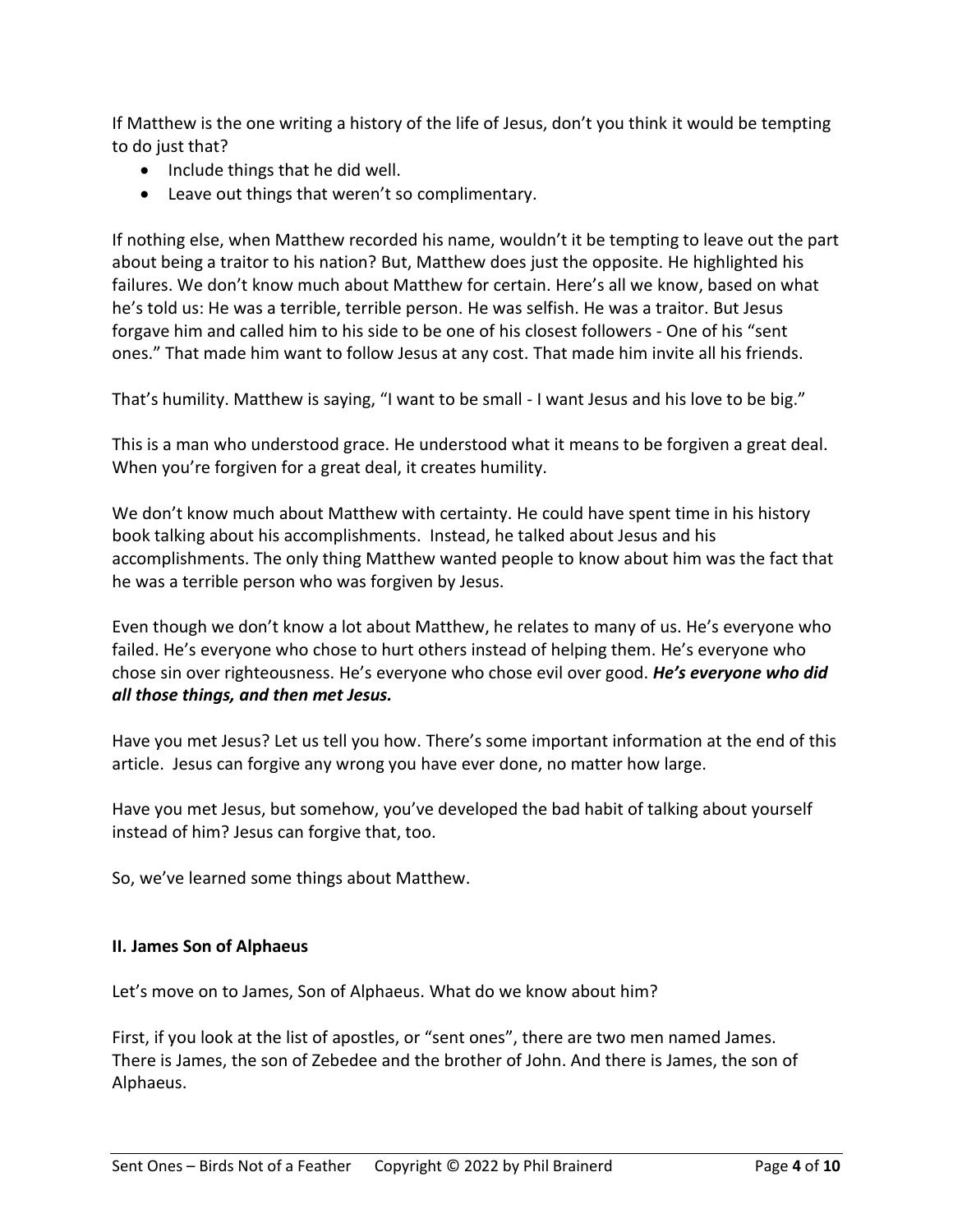"James" was a common name in the days of Jesus, just as it is today. It comes from the root name "Jacob", one of the two sons of Isaac. Just like today, if someone had a common name, you could attach it to their family name. If you know more than one person whose first name is "James", you can introduce them as "James Smith" or "James Jones".

In those days, you could also attach a person's name to their home location. "Jesus" is also a common name. It comes from "Joshua", a name that associates the word "salvation" with the name of God. So, sometimes Jesus is called "Jesus of Nazareth", or "Jesus, son of Joseph".

The other James that we met earlier, James, son of Zebedee, was one of the "core team" of the sent ones. So for now, we know one thing about James, son of Alphaeus with certainty: *He's not the other one.*

Now, there is another James that we run into in the Bible. Jesus had a brother whose name was James. He wrote the short book towards the end of the Bible. The one between Hebrews and I Peter.

There is some discussion about that James. Everyone who follows the Bible agrees that Mary, the mother of Jesus, was a virgin when Jesus was conceived. So, how did Jesus have a brother? Protestants say that after Jesus was born, Mary and Joseph went on to have more children. One of those children was named, "James." If that is the case, then James would be more accurately called a "half-brother" of Jesus. He had the same mother, but a different father.

In Catholic tradition, Mary had to stay a virgin her whole life. People in that tradition say that Joseph might have been married previously and was a widower. So, he may have had children from the previous marriage. In that case, the James who wrote a book of the Bible would more accurately be referred to as a "Step-brother" of Jesus.

The protestant tradition makes more sense to me, but that's a message for another day. In any case, we now know one more thing with certainty about James, the son of Alpheus: *He's not James the half-brother of Jesus.*

So, here's what we know with certainty about this man based on what's written in the Bible. He's not James, son of Zebedee. And he's not James, the half-brother of Jesus. That's it.

We think we know some things based on traditions of the early church. James, the son of Alpheus is thought to have travelled to Persia, or modern-day Iran. Sadly, he ran into the same kind of persecution other apostles encountered, and he was eventually executed by crucifixion.

So, what's the point of learning about this man if we can't know anything for certain? There's a big point! James the son of Alpheus is all the people in the history of the Christian church who served God faithfully but were not rewarded with fame on this earth - And there are lots of those people.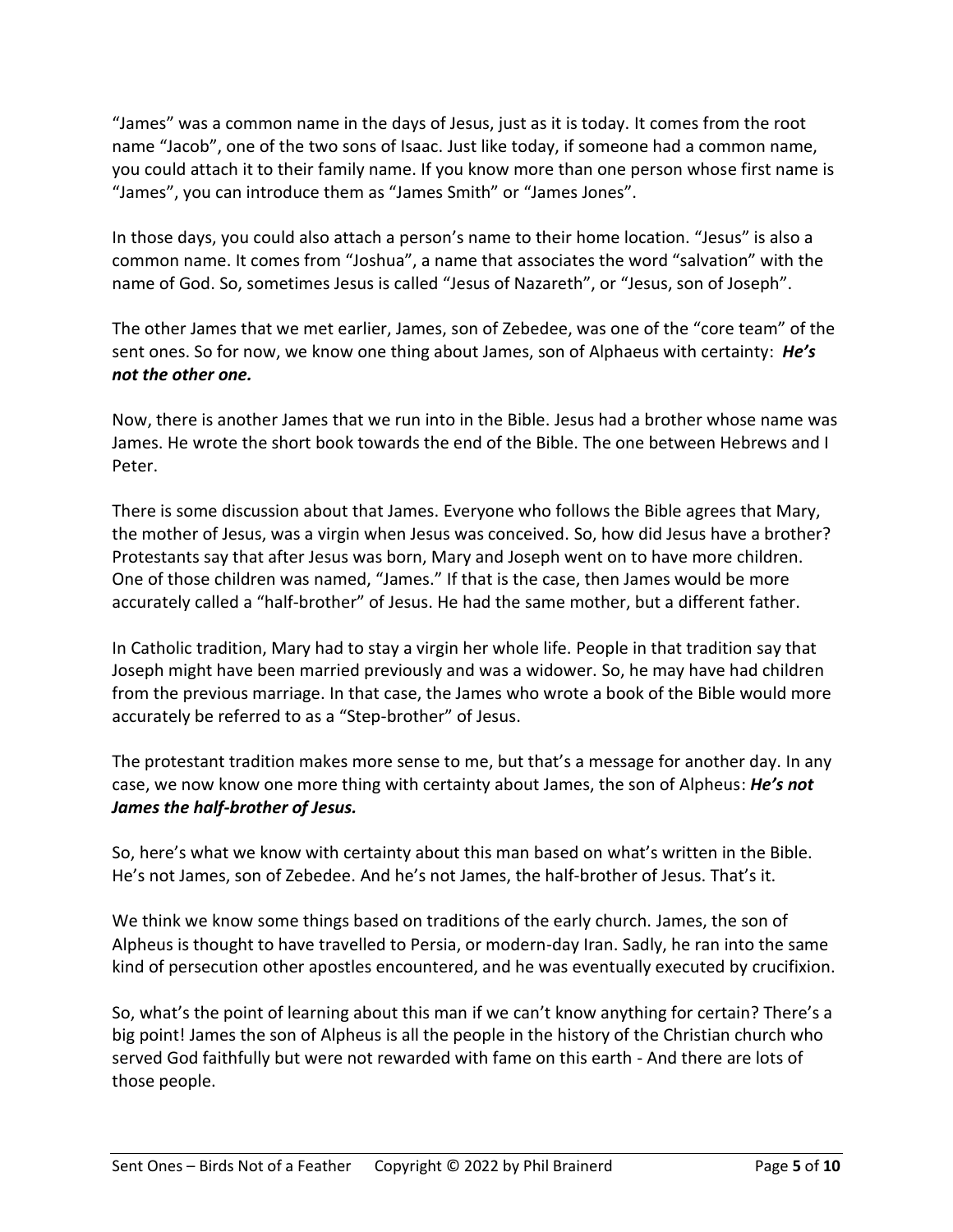For example, the most famous missionary to China was Hudson Taylor. However, there were lots of missionaries to China. But they're not famous like Hudson Taylor. Very few people know their names.

Do you know who knows their names? Jesus does. He is well aware of their service and their sacrifice. In fact, there are lots of people who are very faithful, but they're not famous. There are parents who sit up late at night with a crying child. There are people who help out in church, but they're something other than the pastor. The pastor stands in front of the church every week, and everyone in the church knows his name. But there are lots of folks who help out who are never seen. All those people may be forgotten by history, but they are remembered by Jesus.

James, the son of Alpheus, is the friend to all those people.

Let's move on.

## **III. Thaddaeus**

How about Thaddaeus? Well, we don't know a whole lot with certainty about this man, either.

This is what we know: We know that his name comes from a Hebrew word that today could be translated as "baby of the family." It might have been a nickname. He also had the name Judas, another common name. We'll learn about that in a minute. It might be that he went by his nickname, so people could tell him apart from Judas Iscariot.

Several of the apostles have unusual nicknames - At least, unusual by western standards. The name "Thomas" comes from a word that means, "twin". Peter was originally named, "Simon". Jesus gave him the name "Cephas" which means "rock". In those days, Greek was the most common international language. So, Cephas became "Petros", the Greek word for rock. Philip comes from Greek words meaning "lover of horses."

So, think about this: If you were to run into the apostles back in those days, and someone introduced you, they would do it in the following way: "First, I want you to meet Rocky. Next to him is the Twinster. The guy in the corner is Horsey. Sitting next to him is James, not the other James. Oh, yeah, and right here is Baby-Face Judas."

As you can see, these were not men who were big on official-sounding titles.

So, the first thing we know about Thaddeus is that he had an unusual nickname. Let's read about the next thing we know over in John's gospel: There, Jesus was teaching something to his followers: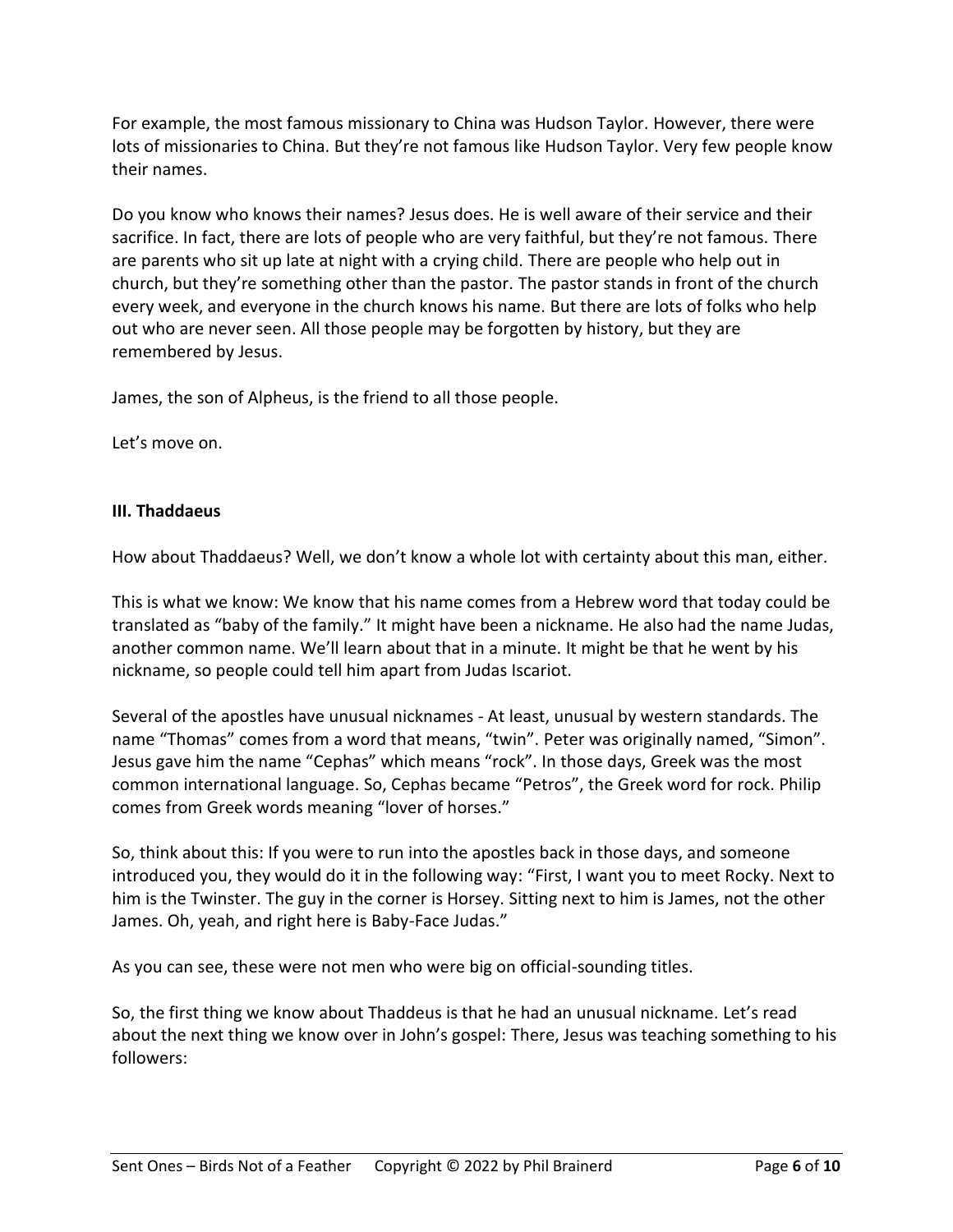21 Whoever has my commands and keeps them is the one who loves me. The one who loves me will be loved by my Father, and I too will love them and show myself to them."

22 Then Judas (not Judas Iscariot) said, "But, Lord, why do you intend to show yourself to us and not to the world?" (John 14:21-23)

So, here we have an apostle named Judas, but not Judas Iscariot. Let's call him by the other name, "Thaddeus" to keep things straight. Jesus has been sharing a lot with his apostles. Thaddeus wonders if this is fair. He asks, "Hey, we appreciate that you're telling us all these things, but what about the rest or the world?"

Here's how Jesus replies:

"Anyone who loves me will obey my teaching. My Father will love them, and we will come to them and make our home with them. (v 23)

In essence, Jesus says that his message is meant for everyone who is willing to listen and obey.

The tone of the answer Jesus gave is important. There were lots of times when people asked Jesus a question, and Jesus had to rebuke them. Here, Jesus just gives a straightforward answer. From this, we can assume that he thought Thaddeus was asking a good question.

So again, we have a man whom we don't know much about. Thaddeus represents all the people in the history of the church that quietly and faithfully follow Jesus. They try to understand what he says. If they don't understand, they ask. Often times, when you ask a question with a good heart, you get a good answer.

Thaddeus is all the people who don't make any trouble. He's the "Judas who isn't Judas Iscariot." And again, he represents all the people in history who faithfully follow, but who are not rewarded with a big place in the history books. Thaddeus will be rewarded someday in heaven by a God who sees all that he has done.

## **IV. Simon the Zealot**

Finally, lets look at Simon the Zealot. Once again, we have a common name: Simon. Simon can be pronounced in the Hebrew "Shimon" or the English form "Simeon". Simeon was the name of one of the twelve sons of the patriarch Jacob. Any of his children were said to be from the tribe of Simeon. And once again, because it's a common name, there are two apostles who share it. Simon, also known as Peter, and Simon the Zealot. In this case, to make him stand out, this Simon is associated with a group.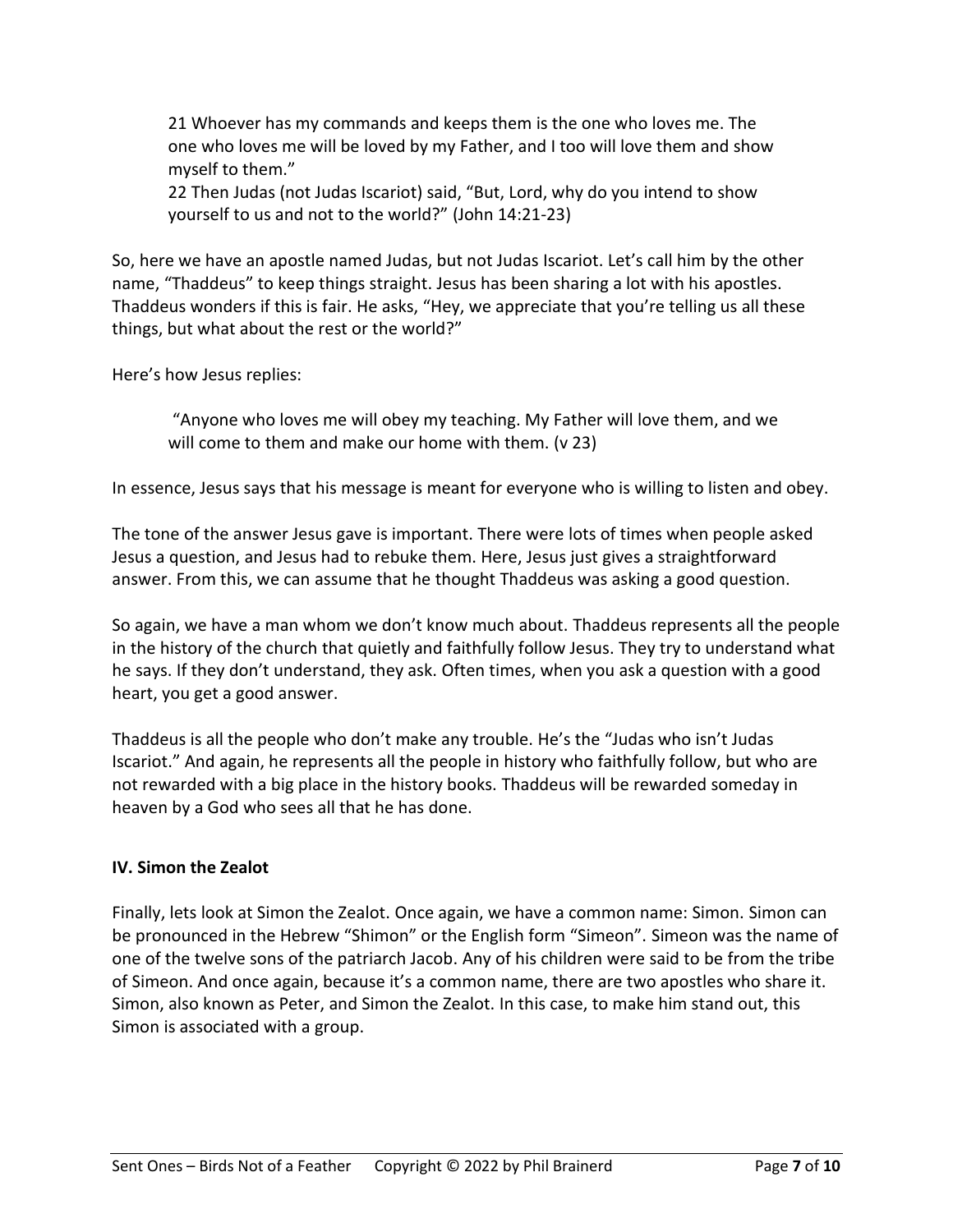What was that group? In ancient Israel, there were four major religious groups: The Pharisees, the Sadducees, and Essenes, and the Zealots. We've been over these groups in the past, so let's just review the Zealots. The Zealots believed that they should be very proud of their heritage - That meant their faith and the culture.

The people of Israel had been invaded on several occasions and occupied by foreign armies. Each time, there were those who would start blending in with the invaders. They might even help the invaders. Those people started losing their heritage.

Others resisted. They attempted to hold on to their heritage. The people who blended in or who helped the invaders were called 'Collaborators'. The Zealots were an official group who believed strongly in resistance. They believed so strongly that they sometimes felt led to attack people whom they viewed as collaborators. Those attacks might get physical. In some cases, Zealots would assassinate leaders who helped the Romans. There was an ancient historian named Josephus who referred to the Zealots as "The Dagger Men" because of their frequent assassinations.

Simon was a member of this group. That's all we know about him. That's it.

Simon is why we're calling our message, "Birds NOT of a feather." To many revolutionaries, there are those who help the revolution, and there are those who do not. Anyone who does not help throw off the oppressor is collaborating in some way. So, Simon would normally not want anything to do with the other apostles. And they wouldn't want anything to do with him.

To understand this further, let's look at some others in the group. We started today with Matthew. Tax collectors openly collaborated with the Romans. Because of that, Matthew would have been a prime target for an assassination. Even Jews who weren't zealots would want nothing to do with Matthew, or any group that would accept him.

We learned earlier that both Philip and Andrew had Greek names. They were holdovers from the days that some Jews collaborated with the Greeks. Those kinds of people would be next in line. If you had a Greek name and you wanted to show your zeal for your nation, you would change your name! Not so with these men. They had Greek names, and they hung on to them.

There were other differences among the apostles. Some of the apostles were fishermen - Some weren't. It's not that there was tension between fishermen and other groups, it's just that they had nothing in common with other groups.

So, we have a collection of men here who normally would not be hanging around with each other. What changed? One by one, each of them met someone who was bigger than they were alone. They met a man who had the answers. They met someone who caused them to leave behind the things that divided them. They met someone who drew them together.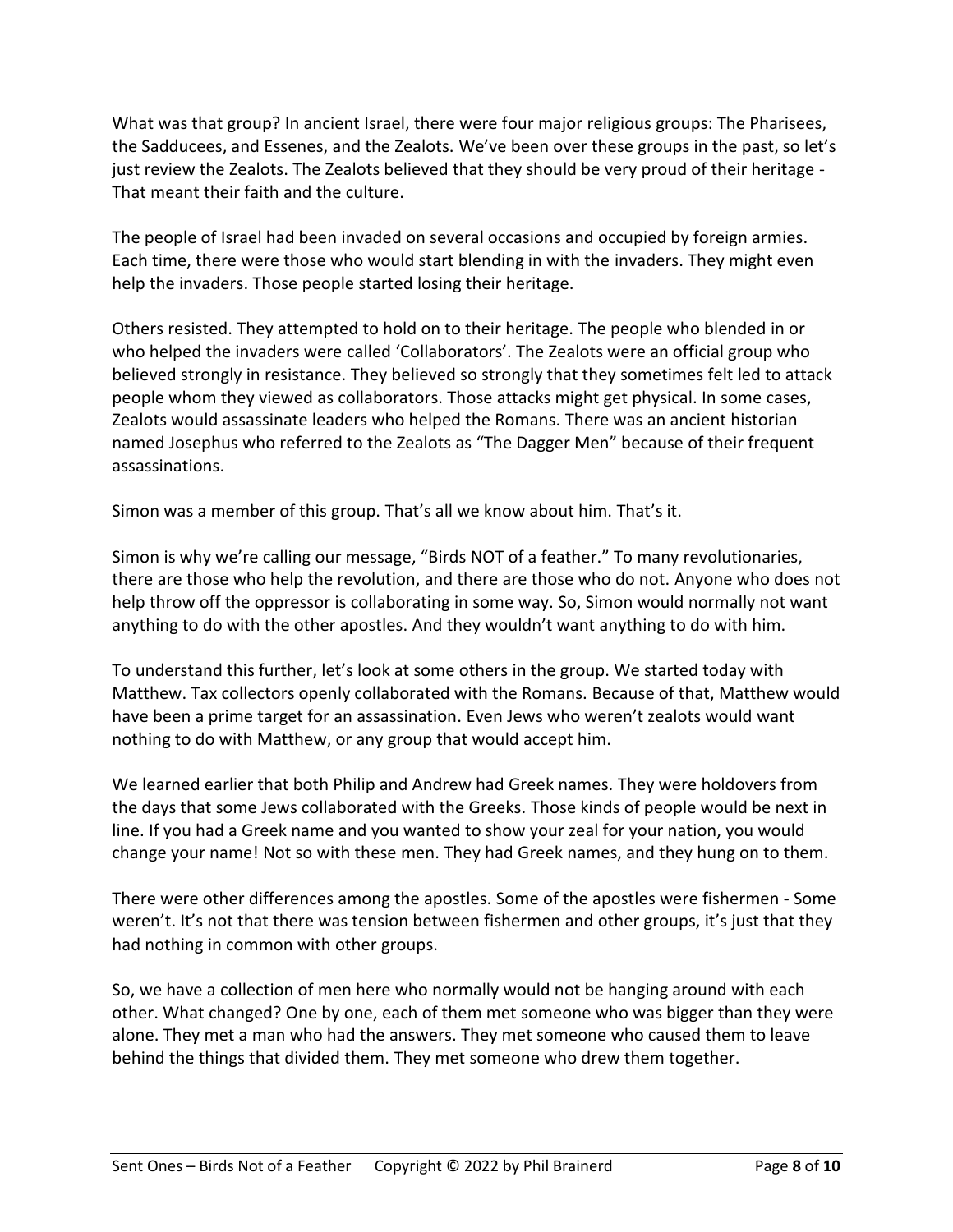That man was Jesus. Jesus was able to take a man who specialized in political assassinations and make him friends with a man who would previously have been a target. Jesus was able to take fishermen and make them friends of people who may have never seen a net or a boat close-up. And Jesus was able to do this with thousands of people. Almost everywhere he went Jesus was followed by crowds.

What was it that made Jesus able to do this? He was the Messiah – the one sent from God. He was the one who could return his people to their God.

Today, all over the world, we have a collection of people called the Church of Jesus Christ. They come from all kinds of backgrounds: Political backgrounds, cultural backgrounds, and economic backgrounds (to name a few). But they're all drawn together by their Savior, Jesus Christ.

Let's pull this all together.

## **Conclusion**

Today, we've met four men who, before meeting Jesus, had little in common. After they met Jesus, they had a great deal in common. They met the Messiah. They were the ones that the Messiah would use to spread his message: The Gospel.

They represent everyone who follows Jesus without a reward of fame or riches. In fact, what little notoriety or income they had, they sacrificed for him. They represent people from all kinds of backgrounds. But they come together around Jesus Christ.

Friends, Jesus calls us. He calls us to be saved from our sins. Let us tell you how. After that, he calls us to follow him. He does not offer an earthy reward. He offers a reward in heaven. He offers that reward to all who believe in him.

Would you commit today to follow him? Would you join in the great army of people who may have little in common other than a zeal to find God. If you join, that's exactly what you'll find.

Those people don't brag about who they are or what they've done. They boast about who God is and what he's done for them.

May God bless us as we learn to follow him. May God make us like his "sent ones."